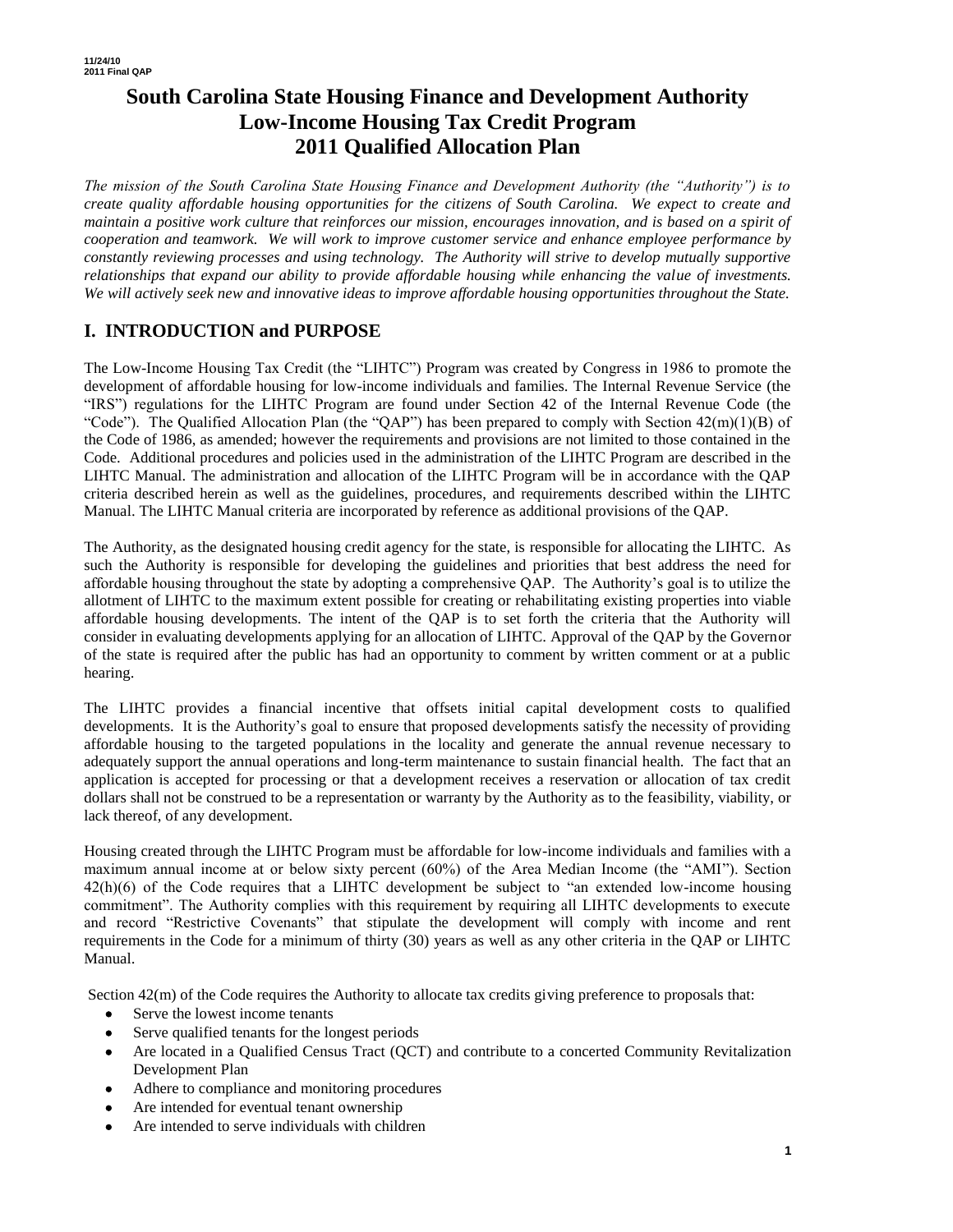- Give preference to those on public housing waiting lists
- Are energy efficient
- Have a historic nature

The following criteria will also be considered in the selection process:

- Site Criteria
- Location Characteristics
- Financial Characteristics
- Development Characteristics
- Targeting Characteristics
- Applicant/Development Team Characteristics

The Authority web site contains general and historical information concerning the LIHTC Program under the Housing Partners, Tax Credit section. The Authority's web address is: www.schousing.com. From time to time, the Authority may post bulletins or public notices to the tax credit web page in response to questions and requested clarifications submitted regarding the LIHTC Program. It is the applicant's responsibility to check the web page for updates. The web page provides a list of past LIHTC allocations and existing developments. LIHTC Program information may also be obtained by calling Laura Nicholson at (803) 896-9190, emailing laura.nicholson@schousing.com, faxing (803) 551-4925, or writing SCSHFDA, LIHTC Program, 300-C Outlet Pointe Blvd., Columbia, SC 29210.

# **II. THRESHOLD PARTICIPATION CRITERIA**

## **1. Development Experience:**

In order to participate in the LIHTC program either the developer(s), general partner(s) in a limited partnership or the managing member(s) of a limited liability company must have experience in one LIHTC development or other successful multifamily rental development of at least seventy-two (72) units or two (2) developments of at least thirty-six units each. Experience in one LIHTC development or other successful multifamily rental development of at least seventy-two (72) units means coordinating the development team in planning, financing and constructing a development through the receipt of Certificates of Occupancy and reaching stabilized occupancy. All developers, general partners or managing members must complete a Previous Participation Certificate (see **Exhibit K**). For developments awarded LIHTCs in which the developer(s), general partner(s) in a limited partnership or the managing member(s) of a limited liability company do not have previous LIHTC experience, the Authority will require that a management company with previous successful LIHTC management experience be hired for a minimum of two (2) years.

Any application submitted by developers, general partners, or managing members who from January 1, 2001 through February 21, 2011 have been removed, debarred, or asked to voluntarily withdraw from a LIHTC partnership and/or have ever returned an entire allocation of LIHTC in South Carolina, other than for reasons beyond their control acceptable to the Authority, is ineligible to participate in South Carolina's LIHTC program.

Any application submitted by developers, general partners, or managing members who have been disqualified from participating in any other state or other allocating agency's LIHTC Program within the past six (6) years, other than for reasons beyond their control acceptable to the Authority, is ineligible to participate in South Carolina's LIHTC program.

Any application submitted by developers, general partners, or managing members who have been reported to the IRS (Form 8823) for uncorrected non-compliance issues by the Authority or other allocating agency's LIHTC administrator, at the Authority's sole discretion, may be ineligible to participate in South Carolina's LIHTC program. The Authority's determination of noncompliance violations is not subject to interpretation, appeal, or final IRS resolution of non-compliance violation.

### **2. Previous Year's Development Completion Status:**

All developers awarded 2010 South Carolina tax credit development(s) must have closed the construction loan and purchased the land in order to submit an application in the 2011 tax credit funding cycle. Evidence of the construction loan closing and the recorded warranty or fee simple deed must be provided to the Authority not later than February 21, 2011.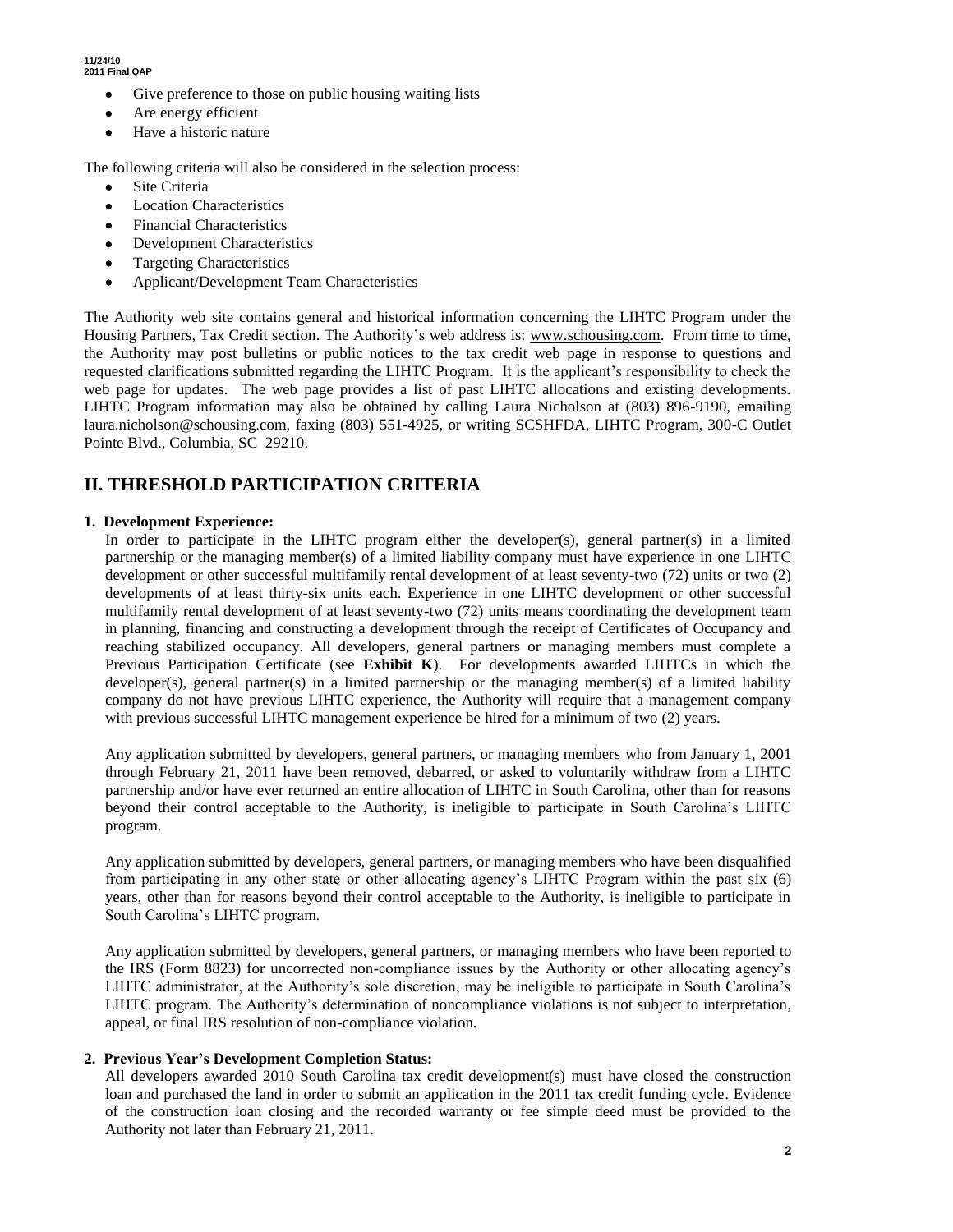# **III. CRITERIA for TIER ONE REVIEW**

The Authority, at its sole discretion, may reject a site based on information submitted in the application package, the site review findings, or other information obtained that the Authority determines renders the site undesirable for a LIHTC development.

## **1. Positive Site Characteristics**:

**a)** Points will be awarded as listed below for services located within two (2), three (3) or four (4) miles as indicated by accessible public paved road, which are appropriate to the proposed tenant population. Distances should be measured using a computer based mapping system such as Google Maps, Streets and Trips, Map Quest, or other similar distance calculating systems. All directions must be printed from the mapping system and included in the application for points to be awarded. **Directions that do not lead to the service, as stated in the directions provided with the Tier One application, will not be awarded points.** Distances are subject to Authority verification and will be GPS measured and odometer confirmed by third party site analyst from center of entrance into site to center of entrance into service location. Only one (1) of each service type will be counted for points.

### **The following services located within TWO (2) MILES of the development site earn three (3) points each:**

- Full Service Grocery Store (must be open and available to the general public and operate during regular business hours selling a full range of meats, produce, and dairy products)
- Pharmacy or Drug Store (must be open and available to the general public and operate during regular business hours)
- Convenience Store and Gas Station **Max. 9 pts**

## **The following services located within THREE (3) MILES of the development site earn two (2) points each:**

- Restaurant
- Fire Station (Volunteer Fire Station qualifies)
- Full Service Banks or Credit Unions (free standing ATMs do not qualify)
- Public Park or Playground or Recreation Center or Senior Activity Center (must be open to the general public and available to the targeted tenant population)

#### **Max. 8 pts**

### **The following services located with FOUR (4) MILES of the development site earn one (1) point each:**

- Doctor's Office (General Practitioners only not specialized practices), Emergency Clinics, Urgent Care Facilities, or Hospital (Facilities must be available to the general public and must not be exclusive)
- Police or Sheriff Station or Substation. (these facilities must be operational during regular business hours and be able to respond and provide both emergency and non-emergency services to the proposed development site)
- Public Schools **Max. 3 pts**
- **b)** Sites should be relatively flat with negligible water runoff from adjacent properties. The development entrance(s) should be at or above access road grade. Topography of the site should be consistent with adjacent sites and buildings. Sites with large hills, mounds and/or berms, steep slopes, ridges and/or valleys should be avoided since these types of site characteristics can increase development costs. Criteria will be determined by a third party site reviewer. **2 pts**
- **c)** Site is compatible with the surrounding land. Surrounding area is defined as within one-quarter (1/4) mile of the subject property. This means the site and multifamily development are compatible with the existing land use pattern. The surrounding area should be residential or an appropriate mix of commercial uses, appropriate to the targeted tenants, and residential uses, single and/or multifamily housing. Criteria will be determined by a third party site reviewer. **2 pts**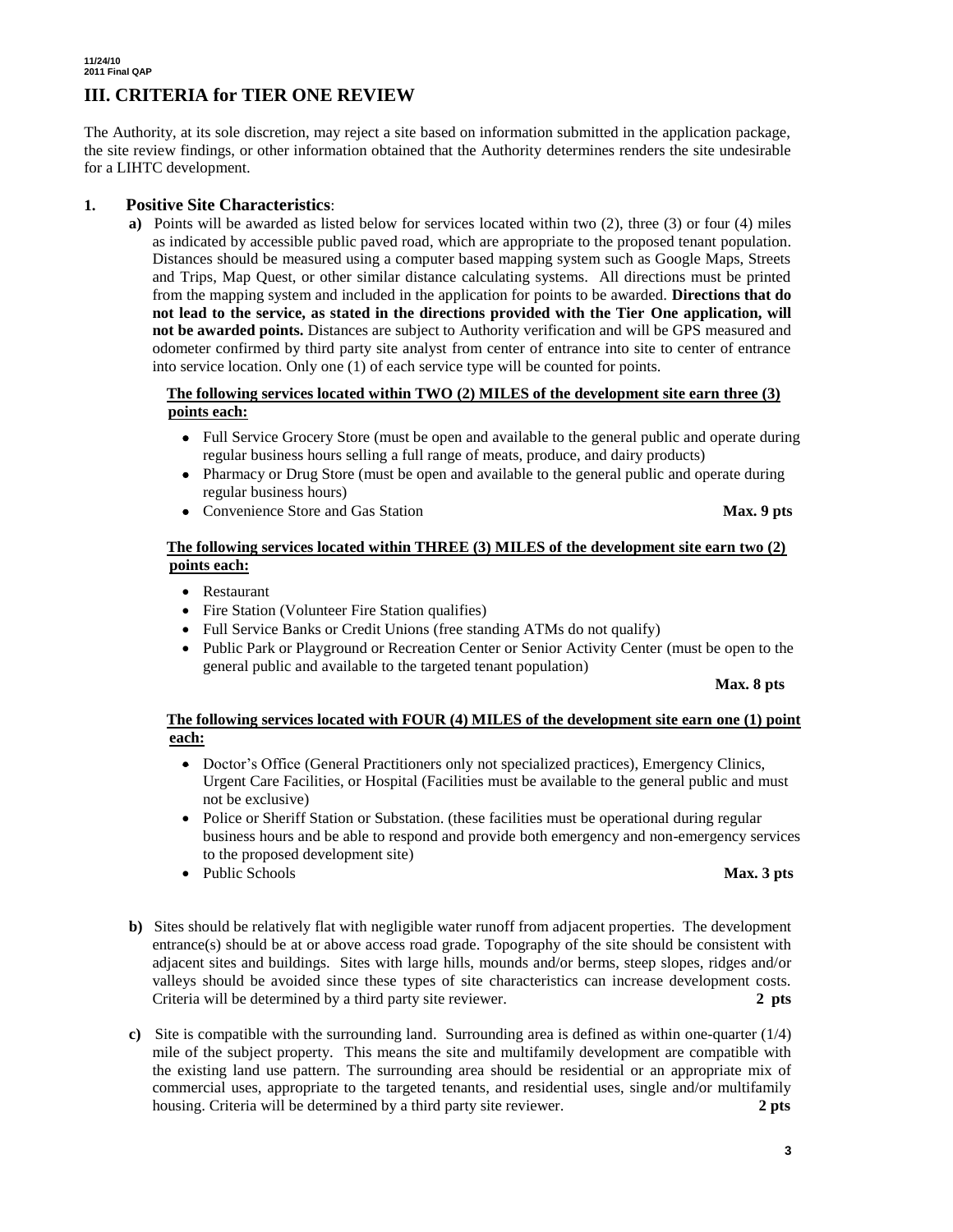**d)** Water and Sewer utility tie-ins are accessible and within 350 feet of the proposed site. Evidence of such availability must be verified by a letter from the City/County official or utility provider. **2 pts OR**

 Water and Sewer utility tie-ins are accessible and within 351 to 500 feet of the proposed site. Evidence of such availability must be verified by a letter from the City/County official or utility provider. **1 pt**

**For the detrimental characteristics below, the Authority defines its determination of distance as the shortest distance, in a straight line, from the closest site boundary line to the detrimental site characteristic to determine whether negative points will be assessed.**

- **2.** The following **Detrimental Development Characteristics** are **not allowed for any development site**. This list is not all inclusive and may be expanded:
	- **a)** Applications proposing an existing development to be subdivided into two (2) or more developments
	- **b)** Applications proposing developments for the same tenant populations within the same defined market area of existing Authority funded developments (tax credit, tax exempt bonds, etc.) that have a history of vacancy rates greater than ten percent (10%). Vacancy rates will be determined by using the second and fourth quarter vacancy rates reported by the property management for an existing development's previous year's operations. The Authority will make exceptions to the above requirement if the Authority determines, in its sole discretion, that the reason for the existing development having a history of vacancy rates greater than ten percent (10%) is not an issue of an "existing market" for the tenant population, but other characteristics that may or may not be resolvable (e.g. location, physical appearance, etc.)
	- **c)** Applications proposing scattered site developments that are not, in the Authority's determination, within the same primary market area and/or county boundaries
	- **d)** Any site listed on or adjacent to a site listed on the National Priority List under CERCLA.
- **3.** Each site will be assessed for **Detrimental Site Characteristics.** There is no limit to the negative points a site may accumulate.

#### **Three (3) points per item will be deducted for the following:**

- **a)** Sites within five hundred (500) feet of an easement containing an electric substation, whether it is active or inactive.
- **b)** New construction sites where any portion contains or permits any easements for overhead electric power lines, regardless of voltage, and/or such electric power lines encumber the proposed site with the exception of the outside perimeter of the site for the distribution of electric service for other unrelated properties. A development proposing to bury all power lines will be exempt from this detrimental determination if documentation is provided from the utility provider stating that all power lines will be underground
- **c)** Sites where a portion of any building is located within the fall distance of any pole, tower or support structure of a high voltage transmission power line, communications transmission tower, microwave relay dish or tower, or commercial satellite dish (radio, TV cable, etc.). For field analysis, the Authority will use tower height as the fall distance. For the purpose of the QAP, a high voltage electric transmission line is a power line that carries a nominal voltage level greater than 60KV (sixty kilovolts). All fall distances for any tower, support structure or poles as listed above must be shown on the development site plan.
- **d)** Sites where a nearby active railroad causes excessive noise and vibration. At the Tier One application submission, an Applicant submitting a proposed development within five hundred (500) feet of an active, in use railroad(s) is required to submit, from a qualified professional, an objective third party noise study that addresses the impact of the nearby railroad, specifically the frequency, noise levels, and shock vibrations levels, on the proposed development. The study must not be older than two (2) years prior to the Tier One submission date and must adhere to the U. S. Department of Housing and Urban Development (the "HUD") environmental criteria and standard for noise abatement regulation, which states the maximum acceptable day/night average decibel level of sixty-five (65) dBA for exterior noise, along with any other analysis deemed pertinent to the noise study and its conclusion. The study must state the average decibel level on the site is less than sixty-five (65) dBA and must support the placement of the development on the proposed site. Those sites where exterior noise is sixty-five (65) dBA and above but not exceeding seventy-five (75) dBA may be submitted; however, a noise mitigation plan must also be submitted. The mitigation plan must specifically state what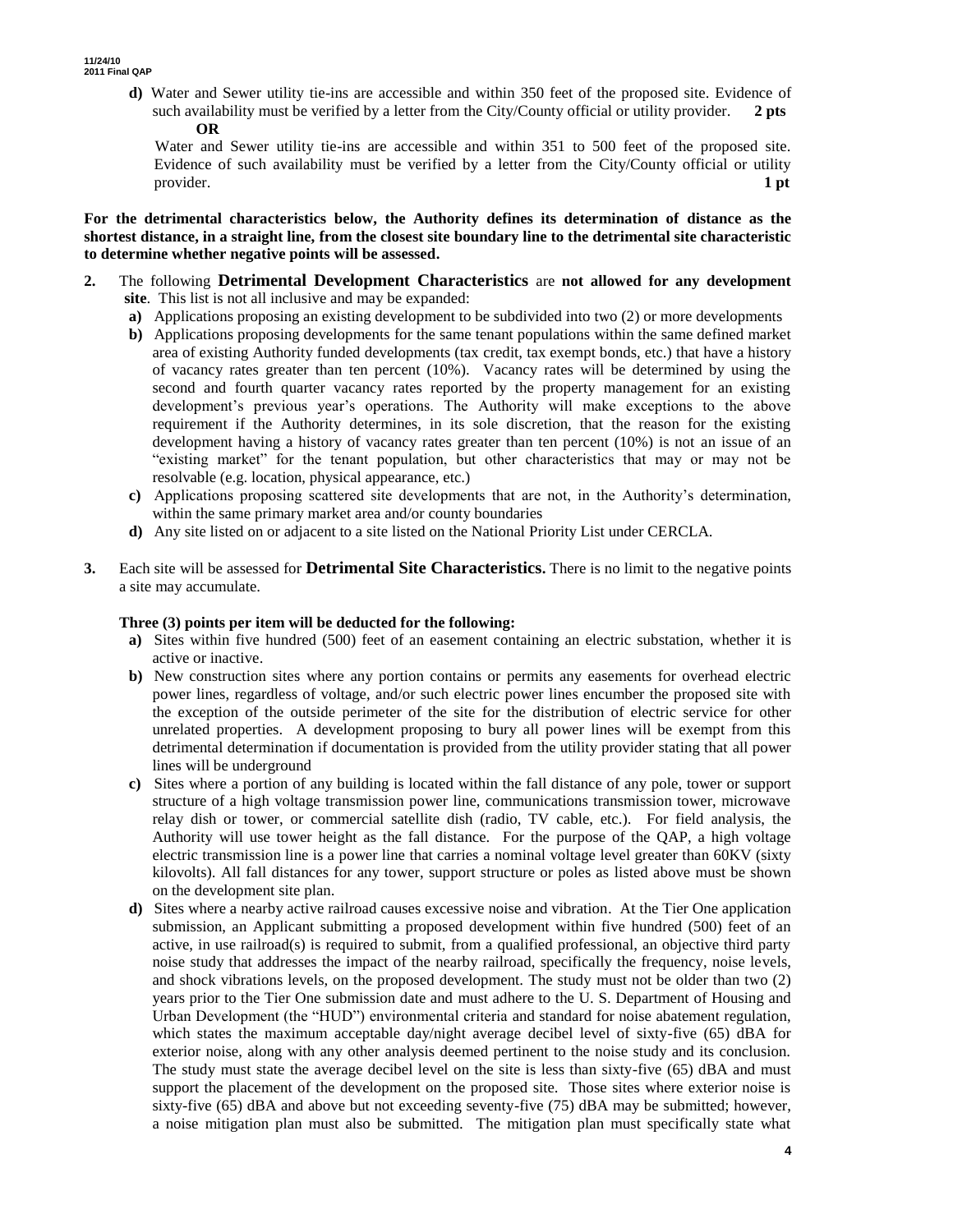measures will be used to reduce the noise levels at the site and the noise study must indicate that the measures to be used will bring the unacceptable noise level at the site down to the acceptable noise level of less than sixty-five (65) dBA. The Authority, in its sole discretion, may approve or reject the site regardless of the conclusions reported in the study. If a railroad is listed as inactive then documentation from the owner of the railroad must be submitted indicating such.

- **e)** Sites where the Authority and/or its third party consultant determines the slope/terrain is not acceptable for development. All existing and proposed grades must be shown on the development plan.
- **f)** Sites where existing wetlands, natural, or man-made attributes could have a substantially negative effect on the development (e.g. 100 year flood plain, streams, ravines, drainage, waterways, etc.). At a minimum, the site should be 70% buildable with the listed conditions found primarily on the perimeter or fringes of the development site. If wetland areas are found on the interior of the site they should be successfully incorporated into the development's landscaping plan and complement existing green space areas.
- **g)** Sites within one-half (1/2) mile of a treatment, storage, or disposal facility for hazardous wastes, a sewage treatment plant, an active or inactive solid waste disposal facility and/or solid waste transfer facility;
- **h)** Sites within one (1) mile of an operating hog/chicken/turkey farm or processing plant;
- **i)** Sites within one-half (1/2) mile of any prison or correctional facility that are long term or permanent stay facilities.

### **Two (2) points per item will be deducted for the following:**

- **a)** Sites within five hundred (500) feet of any commercial junkyard or salvage yard; trash heap, dump pile, or other eyesore as determined by the Authority;
- **b**) Sites within five hundred (500) feet of a pipeline(s) (excluding low pressure natural gas distribution lines, water and sewer lines);
- **c)** Sites within one-quarter (1/4) mile of adult video/entertainment clubs;
- **d)** Sites within one-quarter (1/4) mile of bars and night clubs. Full service restaurants that have a bar area within the restaurant are not considered bars/night clubs;
- **e)** Sites within one-half (1/2) mile of an operating industrial plant.
- **f)** Sites that require the execution of voluntary or involuntary cleanup agreements with Department of Health and Environmental Control or any other third party organizations as noted in a Phase II environmental assessment report. A site that has already **fully** completed any cleanup agreements will not incur negative points. Documentation referencing such must be submitted with the Phase II environmental assessment report.

### **4. Market Study Criteria**

Proposed developments must be economically viable proposals justified by the market study findings. The capture rate, market advantage, absorption/lease–up period and overall vacancy rate are critical components in the assessment. Market study requirements will be evaluated based on the final recommended changes, if any, of the market analyst. All Tier Two applications submitted without incorporating the required market analyst changes will be eliminated from funding consideration.

**a)** Developments with the lowest capture rates:

Overall capture rate of 0% to less than 10% will receive 3 points; Overall capture rate at 10% but below 20% will receive 2 points; Overall capture rate at 20% but below 35% will receive 1 point; Overall capture rate at 35% but below 40% will receive 0 points. Developments with a capture rate at 40% and above will be eliminated.

Older Persons and Elderly Developments:

Overall capture rate of 0% to less than 15% will receive 3 points; Overall capture rate at 15% but below 25% will receive 2 points; Overall capture rate at 25% but below 35% will receive 1 point; Overall capture rate at 35% but below 40% will receive 0 points. Developments with a capture rate at 40% and above will be eliminated.

**b)** Developments with the highest market advantage:

Overall market advantage of 40% or greater will receive 4 points;

Family Developments: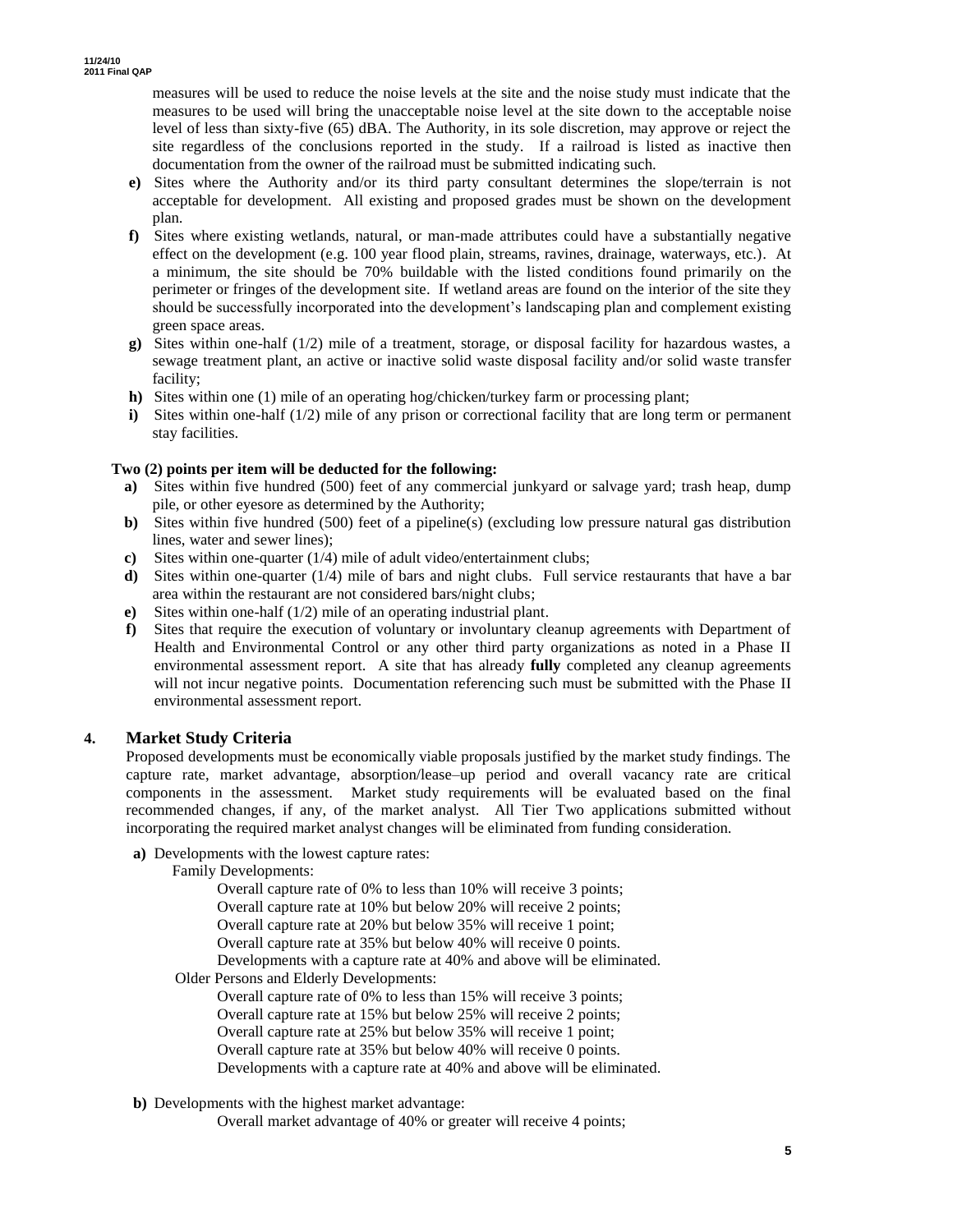Overall market advantage of 30% but less than 40% will receive 3 points;

Overall market advantage of 20% but less than 30% will receive 2 points;

Overall market advantage of 10% but less than 20% will receive 1 point.

Overall market advantage of less than 10% will be eliminated.

Developments will be required for one (1) year, beginning the date the placed in service application is received by the Authority, to maintain the initial market advantage levels submitted in the Tier Two tax credit application. Prior to a development beginning initial lease-up, the proposed rent levels by bedroom size must be submitted to the Authority. The Authority will provide the market analyst who completed the development's market study with the proposed rents. A determination will be made by the market analyst as to whether the proposed rents still meet the initial market advantage percentages for which points were awarded. If rents do not comply then the rents MUST be adjusted to meet the initial market advantage percentage for which points were awarded. In the event of a softening or declining market at the time a development places in service the Authority will allow a rent floor at the level of the Tier Two rents submitted. **Developments not in compliance will not receive 8609s.** 

**c)** Developments in markets where the existing stabilized LIHTC developments have an overall vacancy rate as follows:

> Overall vacancy rate of less than 5% will receive 3 points; Overall vacancy rate of 5% but less than 7% will receive 2 points; Overall vacancy rate of 7% but less than 10% will receive 1 point. Proposed developments will not be considered for funding in any market areas where the overall LIHTC unit vacancy rate is ten percent (10%) or greater.

**d)** Developments with the shortest absorption/lease-up periods:

Family Developments:

Overall absorption periods of 0-6 months will receive 3 points;

Overall absorption periods of 7-9 months will receive 2 points; Overall absorption period of 10-12 months will receive 1 point;

Overall absorption period of 13-15 months will receive 0 points.

Overall absorption period of 16 months or more will be eliminated.

Older Persons and Elderly Developments:

Overall absorption periods of 0-6 months will receive 4 points; Overall absorption periods of 7-9 months will receive 3 points; Overall absorption periods of 10-12 months will receive 2 points; Overall absorption periods of 13-15 months will receive 1 point. Overall absorption periods of 16 months or more will be eliminated.

### **5. Tax Credit Development Experience**

Owners (which include individual(s), corporation(s), or in the case of a limited partnership, the general partners(s)) will receive points for previous development of successful LIHTC properties that have been completed over the past ten (10) years. The owner may include experience gained as an owner in another firm, but not as an employee of another firm. Experience in LIHTC development (to include Tax Credit, TCAP and Exchange funded developments) means, coordinating the development team from the planning, financing and construction of a development through the receipt of Certificates of Occupancy and issuance of 8609s. Applicants **must have a current ownership interest** in the development(s) listed for points on **Exhibit K**. Experience will be awarded as follows:

| 1 point  | 1 LIHTC project   |           |
|----------|-------------------|-----------|
| 2 points | 2 LIHTC projects  |           |
| 3 points | 3 LIHTC projects  |           |
| 4 points | 4 LIHTC projects  |           |
| 5 points | 5 LIHTC projects  |           |
| 6 points | 6 LIHTC projects  |           |
| 7 points | 7+ LIHTC projects | Max 7 pts |

For every development listed for experience points, the general partner(s) must be in compliance with and in good standing with both the Authority and the syndicator/equity provider. **Exhibit K-1** must be completed by the syndicator/equity provider and submitted with **Exhibit K** as part of the Tier One application submission. If **Exhibit K-1** is not provided then experience points will not be awarded.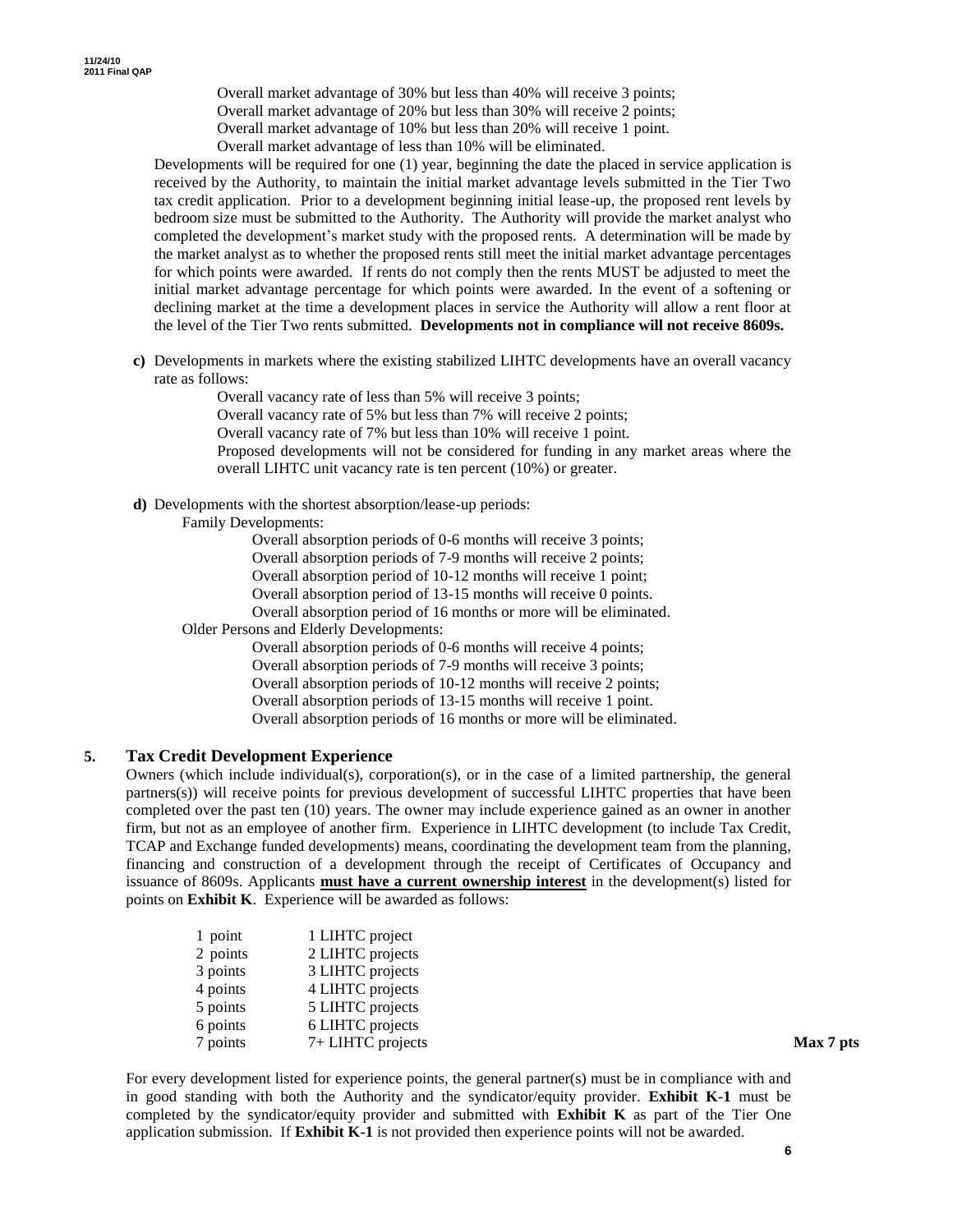#### **6. TCAP and Exchange Program Completion Status:**

All developers awarded TCAP and Exchange program funds in South Carolina in conjunction with any years' tax credit development that have not met the initial completion and placed in service application requirements as specified in the development's TCAP or Exchange Program Written Agreement will receive negative points. Any Authority approved extensions granted to developers not able to meet the initial completion date and placed in service application requirement do not allow developers an exception in meeting the initial completion and placed in service application deadline. -**5 pts**

**7. Targeting Characteristics**

**a)** Developments that elect to serve individuals on waiting lists for public housing. To receive points, the Applicant must include in their marketing plan a description of outreach, marketing and advertising methods used to attract individuals on public housing waiting lists as well as evidence that the public housing agencies have been contacted (i.e. copy of the certified letter sent to the PHA). Applicants must not use minimum income criteria to reject Section 8 Housing Choice Voucher Participants when their income reflects that they can pay their portion of the rent. The site's minimum income needed for a household to pay the rent on the unit will be based on the actual amount that the Section 8 Housing Choice Voucher Participants would have to pay after the subsidy rather than the entire rent on the unit. **2 pts**

**b)** Points will be given to developments that:

**(i)** Submit an acceptable Conversion Agreement, and other documentation as required, that provides for tenant ownership at the end of the initial fifteen (15) year compliance period. In order to receive points, the Applicant must submit a conversion plan as well as other required documentation that includes but is not limited to a detailed timeline outlining how the tenants will become homeowners. The conversion plan must include all homebuyer counseling programs to be provided along with the financial procedure that will be used to transfer the rental units into homeownership. The Applicant must execute a Conversion Agreement providing that the units will be converted to tenant ownership at the end of fifteen (15) years or twenty (20) years if receiving state HOME funds; **5 pts**

#### **OR**

**(ii)** Voluntarily extend the thirty- year compliance period for an additional five- year term. **5 pts**

- **c)** Points will be given to developments designating rental housing for specific tenant populations as outlined in this section. In order to be considered for these points, the development/units must be designed and equipped to serve the needs of the designated tenant population. Such design and equipment must be in addition to the minimum design requirements necessary to comply with state and federally mandated accessibility requirements and must be fully described in the application. A Marketing Plan must be submitted with the Tier One application to receive these points. Choose only one (1) of the following: **5 pts**
	- **(i)** One hundred percent (100%) of the development is designed for individuals or families with children. To receive these points at least twenty-five percent (25%) of the low-income units must contain three (3) or more bedrooms.
	- **(ii)** At least eighty percent (80%) of the units are designed, equipped and occupied by older person(s) fifty-five years of age or older. The remaining twenty percent (20%) of units must be designed, equipped, and occupied by special needs populations. All new construction developments are limited to one (1) or two (2) bedroom units*.* All new construction developments, greater than a one (1) story structure must be accessible to all additional stories by elevators. Acquisition with rehabilitation developments more than one (1) story must provide evidence that existing elevators have received regular maintenance and are in good working condition as of the Tier Two application submittal date to service all upper level rental units. Those developments without existing elevators will be required to install elevators. Developments designating 100% of the units for persons 55 or older are eligible for these points.
	- **(iii)** At a minimum, (10%) of the total units are set-aside for disabled and special needs tenants. Developments seeking points under this criterion should include a letter from the appropriate disability agency regarding the need for these units.

# **8**. **Development Characteristics**

- Development size **(choose only one)**:
- **a)** Developments at or below (72) total units. **5 pts**
- **b)** Developments above (72) units but at or below (96) total units. **3 pts**

Note: New construction developments consisting of 97 units or more may not participate in the competitive 9% tax credit program.

**7**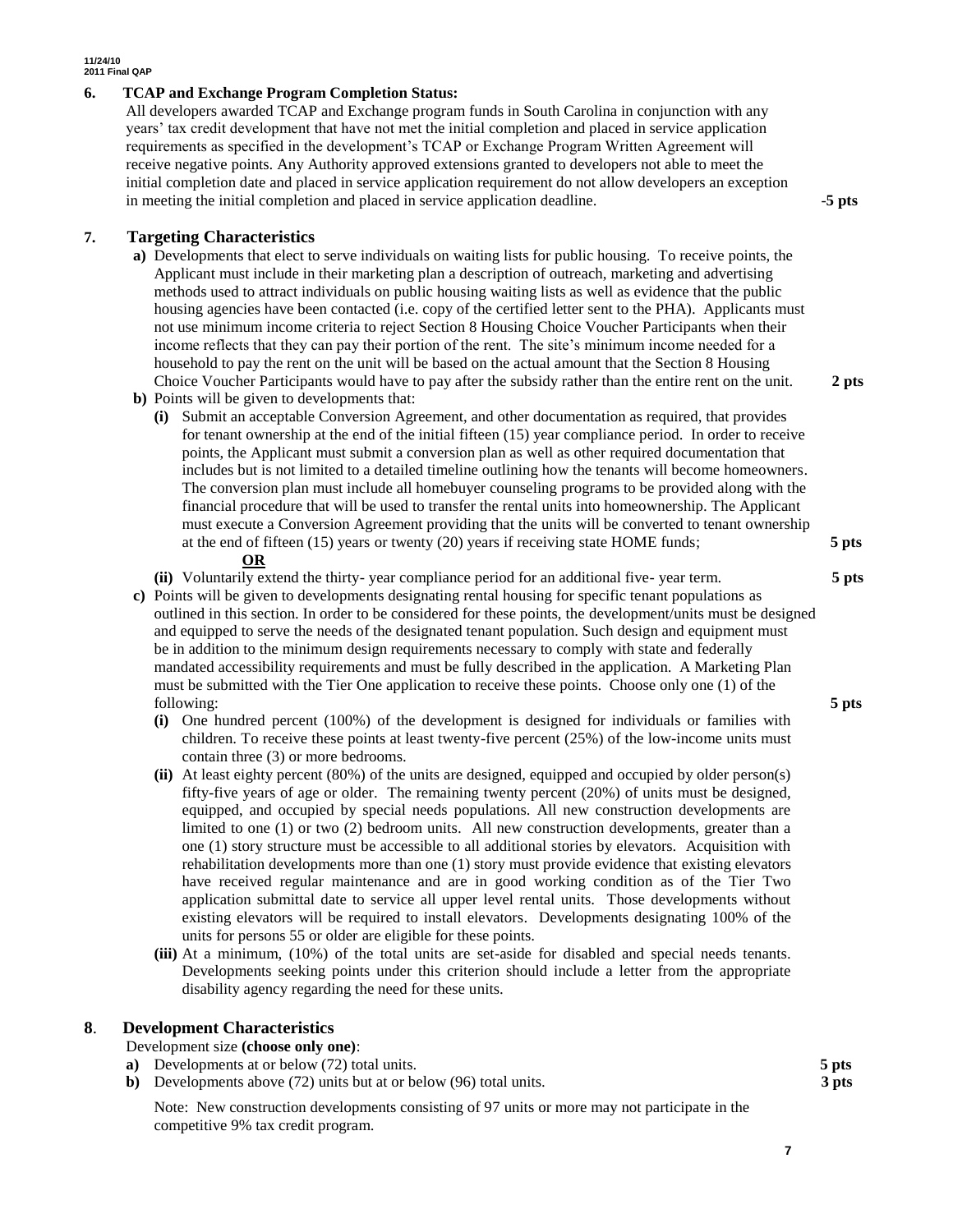### **9**. **Readiness Issues**

Written statement from the City/County that the development site is properly zoned and consistent with the proposed use. **3 pts**

# **IV. CRITERIA for TIER TWO REVIEW**

# **DEVELOPMENT CHARACTERISTICS:**

## **Optional Development Design Criteria Points:**

This section allows developers to choose various optional design criteria to be included as part of the development. All developments **must** obtain a minimum of one hundred twenty (120) points from this section to avoid disqualification. Although developments may choose to do more, the maximum number of points to be awarded from this section (items 1-30) is one hundred twenty (120).

| 1.  | Roof shingles must be architectural style anti fungal and warranted for a minimum of thirty (30) years.            | 8 pts  |
|-----|--------------------------------------------------------------------------------------------------------------------|--------|
| 2.  | Attic insulation rated R-38 or higher.                                                                             | 3 pts  |
| 3.  | Energy Star rated HVAC systems (15 SEER or greater) in all units.                                                  | 5 pts  |
| 4.  | All units must have a balcony, sunroom, or patio. A sunroom must contain a minimum of three (3) window             |        |
|     | panels and have distinct architectural separation from the living room. Patios must be at least 64 sq. ft. Front   |        |
|     | porches are not considered patios.                                                                                 | 10 pts |
| 5.  | Curbing for paved areas throughout the development site including the parking areas.                               | 5 pts  |
| 6.  | Gazebo (must be covered and have bench seating) or covered picnic shelter (must have a table and bench             |        |
|     | seating) in an appropriate location. (May not be selected for points if using this option as a recreation area for |        |
|     | older persons under Mandatory Design Criteria, All Development Types, item 6.b)                                    | 3 pts  |
| 7.  | Irrigation/sprinkler system serving all landscaped areas.                                                          | 10 pts |
| 8.  | Underground utilities (gas/electric, cable and phone) throughout the development site.                             | 5 pts  |
| 9.  | Provide in the community room a minimum of two (2) current updated computer systems, manufactured                  |        |
|     | within the last 12 months, to include new computers, new printers, and a new scanner. The computers                |        |
|     | must be equipped with high speed Internet service (e.g. broadband or cable). It is expected that printer           |        |
|     | cartridges, computer supplies and ongoing maintenance of the computers and systems will be furnished as            |        |
|     | part of receiving these points.                                                                                    | 3 pts  |
| 10. | Each unit must have an Energy Star ceiling fan with light fixture in the living room and an Energy Star            |        |
|     | overhead light fixture in each bedroom. All ceiling fans and overhead lights must connect to wall switches.        | 5 pts  |
| 11. | Full size Energy Star refrigerator, with ice maker, having a minimum size of eighteen (18) cubic feet. (May        |        |
|     | not be selected for points if also selecting #30)                                                                  | 5 pts  |
| 12. | All units pre-wired for high speed (broadband) Internet hook-up with at least one (1) centrally                    |        |
|     | located connection port and connection ports in all bedrooms or wireless computer network.                         | 3 pts  |
| 13. | Over the range mounted microwave oven, with re-circulating fan, in all units.                                      | 4 pts  |
| 14. | All units must have a Range Queen or comparable extinguishing system over the stove or have element                |        |
|     | temperature control plates on each stove burner (e.g. Safe-T-element, etc).                                        | 3 pts  |
| 15. | A minimum square footage per unit based on the number of bedrooms per unit specified as follows. To                |        |
|     | qualify, all of the units must meet the minimum square footage per unit. The Authority considers the               |        |
|     | square footage of an individual unit to be the usable living space measured from the interior wall to              |        |
|     | interior wall.                                                                                                     | 20 pts |
|     | Minimum Sq. Ft. per Unit<br>Bedrooms per Unit                                                                      |        |
|     | 750<br>One                                                                                                         |        |
|     | 950<br>Two                                                                                                         |        |
|     | Three<br>1,100                                                                                                     |        |
|     | Four<br>1,250                                                                                                      |        |
|     |                                                                                                                    |        |

#### **16.** Providing bathrooms per unit based on the number of bedrooms according to the following. To qualify, all the units must provide the minimum number of bathrooms as specified. **20 pts**

| Bedrooms per Unit | Bathrooms per Unit       |  |
|-------------------|--------------------------|--|
| One               | One Full                 |  |
| Two               | One Full and One 34 bath |  |
| Three             | Two Full                 |  |
| Four              | Two Full and One-Half    |  |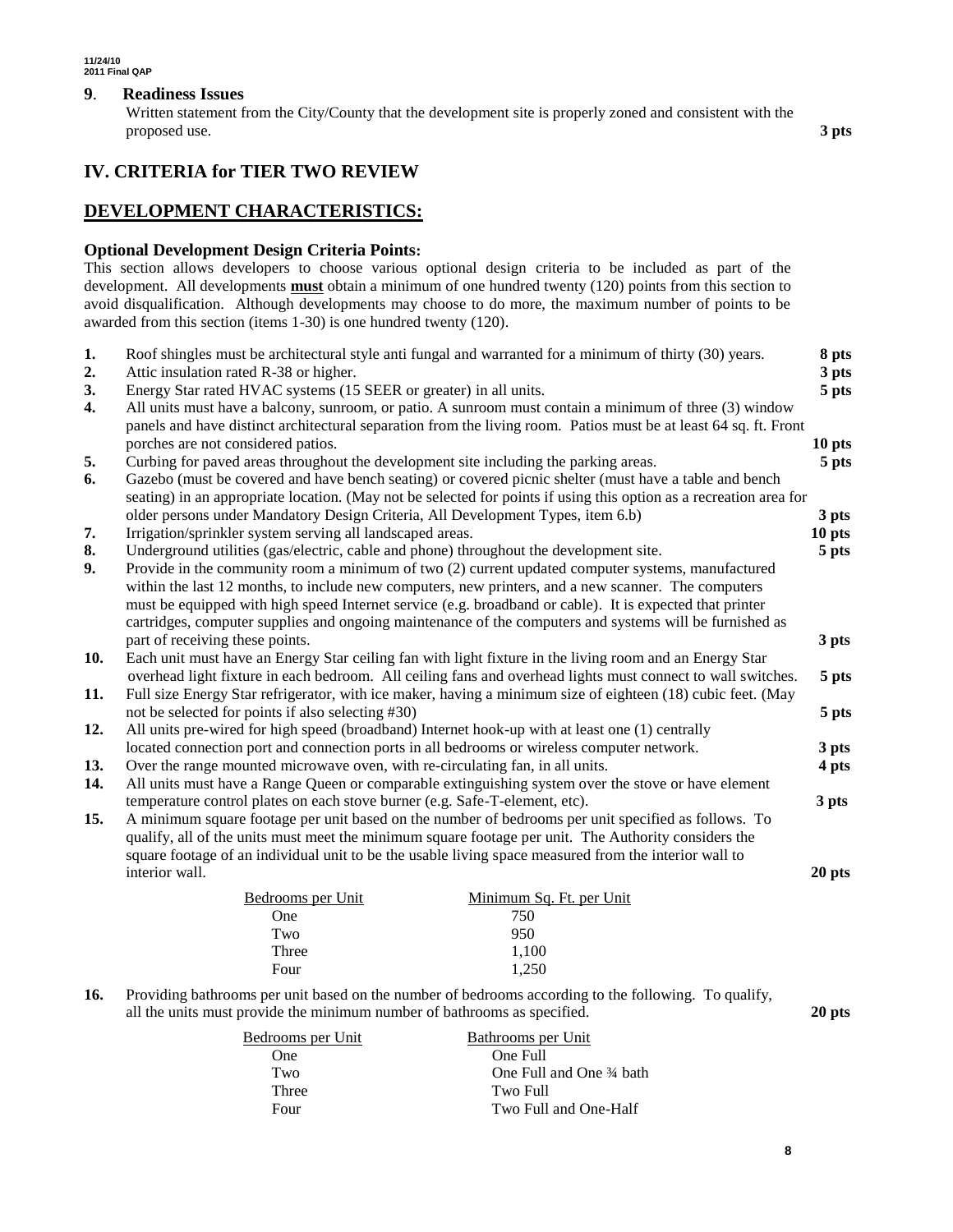|     | Bathrooms are defined as follows: 1/2 bathroom contains a toilet and vanity with sink; 3/4 bathroom contains<br>a toilet, vanity with sink, and a shower; and a full bathroom contains a toilet, vanity with sink, and a<br>tub/shower combination. ADA units ONLY may have a roll in shower. |                   |
|-----|-----------------------------------------------------------------------------------------------------------------------------------------------------------------------------------------------------------------------------------------------------------------------------------------------|-------------------|
| 17. | A minimum six (6) camera video security system with four (4) cameras monitoring the exterior site and<br>two (2) monitoring the manager's office and community center.                                                                                                                        | 7 pts             |
| 18. | One (1) rental unit reserved for a security officer.                                                                                                                                                                                                                                          | 5 pts             |
| 19. | Walking trails, minimum 4 feet wide, paved and continuous. Trail should be a minimum 2500 linear feet.<br>At a minimum, install one (1) permanently anchored weather resistant bench with                                                                                                     |                   |
|     | a back at the mid-point of the trail. Sidewalks are not considered walking trails.                                                                                                                                                                                                            | 10 pts            |
| 20. | Perimeter fencing extending around all sides of the development site, except the main entrance.                                                                                                                                                                                               | 5 pts             |
| 21. | The development will be built to meet, at a minimum, the Version 2 Energy Star Certification.                                                                                                                                                                                                 | 15 pts            |
|     | The following items are for rehabilitation developments only:                                                                                                                                                                                                                                 |                   |
| 22. | Replace any one (1) of the following major components: HVAC, Plumbing, or Electrical. The Physical                                                                                                                                                                                            |                   |
|     | Needs Assessment must support a need for the replacement of the component.                                                                                                                                                                                                                    | 10 pts            |
| 23. | Install Energy Star rated dishwasher in all units. (May not be selected for points if also selecting #30)                                                                                                                                                                                     | 3 pts             |
| 24. | Install overhead light fixture connected to a wall switch in the living room and all bedrooms. All light                                                                                                                                                                                      |                   |
|     | fixtures to be fitted with Energy Star light bulbs.                                                                                                                                                                                                                                           | 3 pts             |
| 25. | Provide one and one-half (1.5) bathrooms in all units with two (2) or more bedrooms. (May not be selected                                                                                                                                                                                     |                   |
|     | for points if also selecting $#16$ )                                                                                                                                                                                                                                                          | 10 pts            |
| 26. | Minimum bedroom size for all bedrooms in each unit is 120 square feet. The minimum bedroom                                                                                                                                                                                                    |                   |
|     | Square footage excludes the closet space.                                                                                                                                                                                                                                                     | 5 pts             |
| 27. | Provide a minimum 1200 square foot community building. The square footage counted towards this total<br>may include a leasing office, an equipped exercise room, and an equipped computer center. Laundry rooms                                                                               |                   |
|     | and storage/maintenance rooms will not be counted as part of the 1200 square foot minimum.                                                                                                                                                                                                    | 10 <sub>pts</sub> |
| 28. | Hookups for standard size washers/dryers in all units. (Hookups for stackable washer/dryers does not count)                                                                                                                                                                                   | 5 pts             |
| 29. | Energy Star rated windows in all units.                                                                                                                                                                                                                                                       | 8 pts             |
| 30. | In all units, existing appliances replaced with a full size Energy Star refrigerator, with ice maker, having                                                                                                                                                                                  |                   |
|     | a minimum size of eighteen (18) cubic feet; and an Energy Star rated dishwasher; and an Energy Star rated                                                                                                                                                                                     |                   |
|     | hot water heater with an energy factor greater than 0.61.                                                                                                                                                                                                                                     | 10 pts            |

# **Durable Construction Points:**

Durable construction with respect to each building, **choose only one** of the following:

**1.** Brick/stone veneer (100%), OR brick/stone veneer (50%) and remaining exterior fiber cement and/or hardiplank. **5 pts 2.** Brick/stone veneer (50%) and remaining exterior siding to be vinyl siding with a thickness of at least .044 mils; or full fiber cement. **3 pts Note:** The exterior of the building is defined as the exterior façade from finished grade elevation to eave line.

All exterior wall faces must have an excess of brick/stone veneer based on the percentages selected above. This is applicable to all sides of all the buildings. On all exterior walls the brick/stone must extend above all areas of grass, landscaping and other areas of soil or mulch.

# **TARGETING CHARACTERISTICS:**

Developments that elect to both rent and income restrict up to twenty-five percent (25%) of the total units to 50% AMI tenants, for the entire term of the LIHTC compliance period. Points will be awarded on a sliding scale rounded to two decimal places. **0-25 pts**

# **FINANCIAL CHARACTERISTICS:**

**1.** The Authority will apply cost standards for Eligible Basis per Heated Square Foot (EBHSF) based on the group average for each type of development submitted in the Tier Two funding cycle. The Authority will use discretion in determining the groups for comparison. Developments with costs that appear to be higher than typically warranted will be reviewed by the Authority's construction cost consultant. The construction cost consultant may take into account building types, site conditions, local requirements, and costs for similar developments in the area. If, based on the consultant's review, the development costs are found to be reasonable and can be substantiated then the development will remain in the competition. If however, after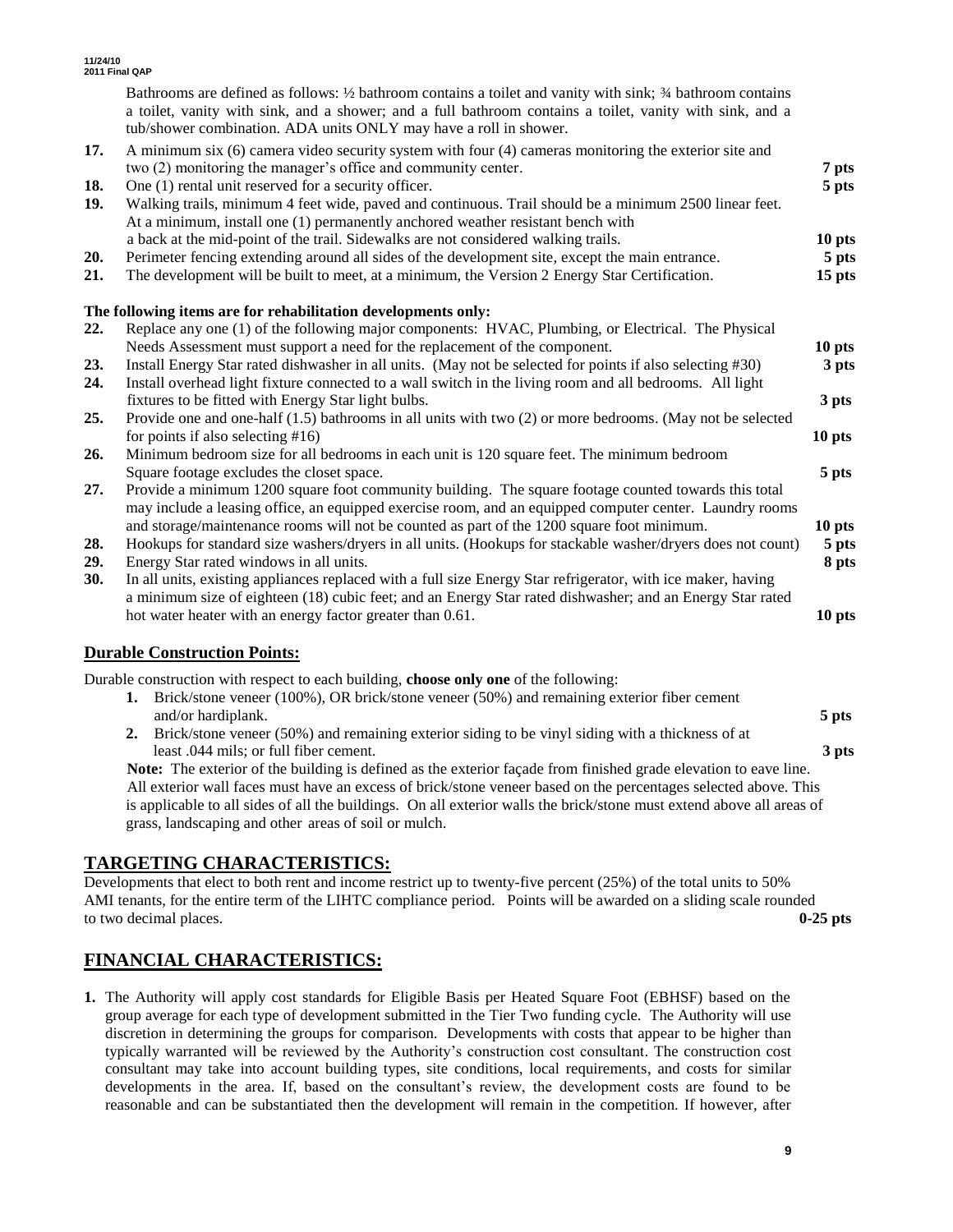the consultant's review the costs cannot be substantiated or if substantiated are still found to be unreasonable for affordable housing, then the development will be eliminated from the tax credit competition.

- **2.** The Authority will review the applicant's (to include all entities and/or persons taking an ownership interest in the development and all guarantors) financial capacity by using the most current (dated 2009 or 2010) financial statements. Audited or reviewed financial statements are preferred. However, the Authority will accept statements that have been compiled by an independent certified public accountant (CPA). An applicant or applicant group must have a minimum net worth of \$3 million dollars and minimum unrestricted liquid assets of \$1 million dollars. The Authority defines liquid assets as cash, cash equivalents, and investments that are held in the name of the entity(s) and/or person(s) and include cash in back accounts, money market funds, US Treasury bills, and equities traded on the New York Stock Exchange or NASDAQ. Certain cash and investments will not be considered liquid assets, including, but not limited to: 1) stock held in the applicant's own company or any closely held entity, 2) investments in retirement accounts, 3) cash or investments pledged as collateral for any liability, and 4) cash in property accounts including reserves. All liquid assets must be identified in the submitted financial statement. The Authority reserves the right to verify information in the financial statements and all financial capacity statements made by applicants, lenders, accountants, and others, through phone calls and correspondence. If false statements are found to have been made at any point in time, all entities and/or person(s) associated with the application will be debarred from all Authority programs for three (3) years.
- **3.** Applicant(s) must provide letters of reference from at least two (2) tax credit syndicators, at least one of which must include the syndicator's expressed intent to partner with the applicant(s) in the development of a South Carolina tax credit development.

# **TIE BREAKER CRITERIA:**

**The following factors will be used in the order they are listed to break a tie. If a tie is broken using the first factor then the other factors will not be applied and so on.**

- **1.** Developments with the highest site scores from Tier One.
- **2.** Developments with the highest market study scores from Tier One.
- **3.** Any developments involved in a tie and not located in the following areas, as determined by the Authority, would be considered for funding in the 2011 tax credit cycle over developments located in the following areas: Aiken, Bluffton, Columbia, Conway, Edgefield, Florence, Greenville, Myrtle Beach, North Charleston, Port Royal, Rock Hill, Spartanburg, Summerville, and Union. The Authority will determine the exact location of the development.
- **4.** Developments providing units with larger square footages. The Authority will calculate a weighted average of the square footage by bedroom size by project to all new construction developments, for new construction developments submitted, or to all rehabilitation developments, for all rehabilitation developments submitted. This calculation will be done regardless of set-aside or tenant types.
- **5.** Sites considered as having Historic Character. Historic Character generally means any development consisting of one or more structures (1) (a) individually listed in the National Register of Historic Places; or (b) located in and contributing to a National Register Historic District and (2) the rehabilitation of which will be completed in such a manner as to be eligible for federal and state historic rehabilitation tax credits. The historic character of a site may be established by documentation from the South Carolina Department of Archives and History with the Tier One application.
- **6.** Sites located in a Community Revitalization Development Plan (CRDP) area. The CRDP must have been adopted not later than January 1, 2011. Evidence of such must be verified in writing by a City/County official and submitted with the Tier One application submission. The proposed development must be part of an existing and ongoing revitalization of the area.
- **7.** Developments located in a Qualified Census Tract (QCT) that contribute to a concerted Community Revitalization Development Plan (CRDP). The CRDP plan must be included with the Tier One application.

# **V. MANDATORY DESIGN CRITERIA**

The following mandatory design criteria **must be** included in the development design: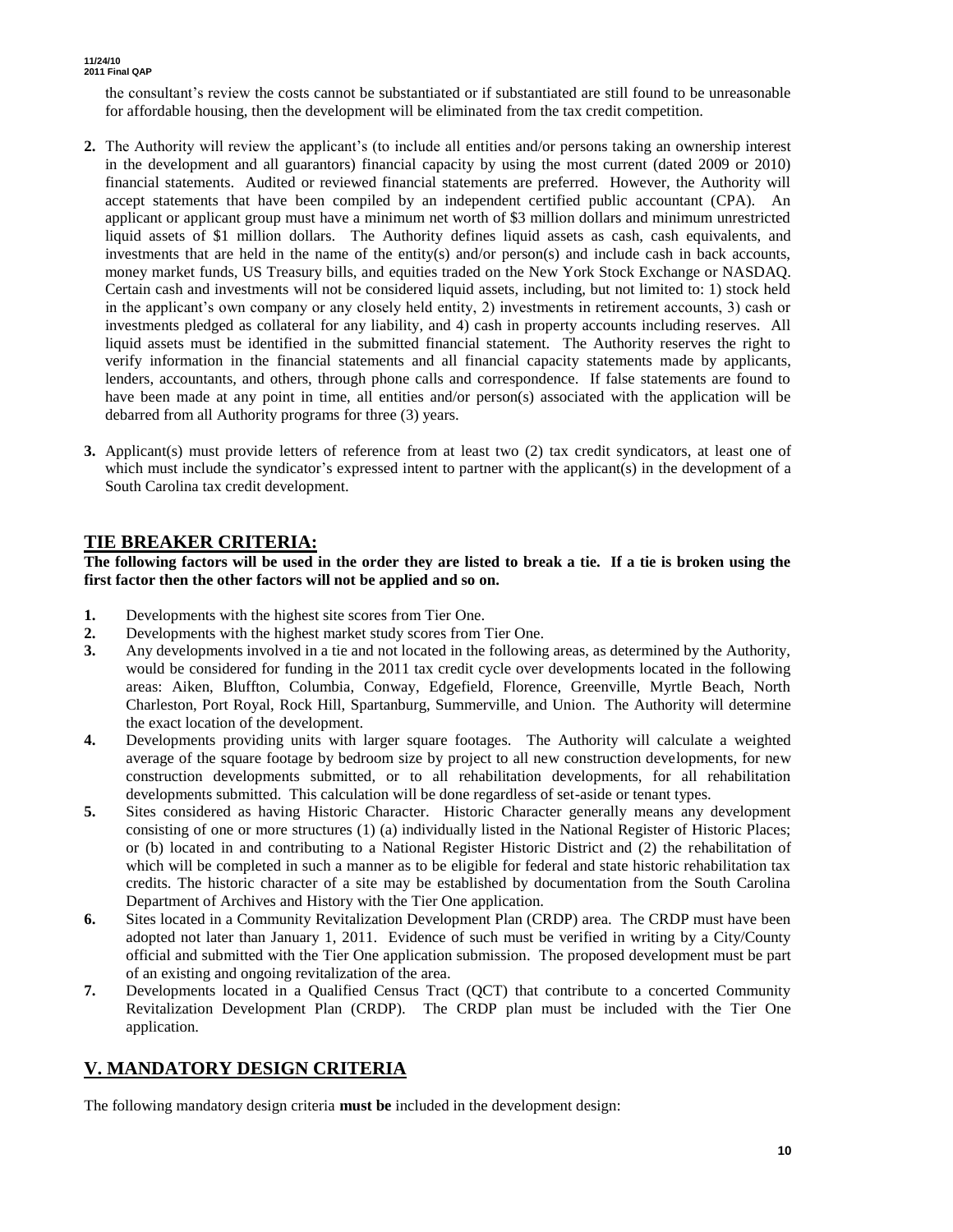# **For ALL Development Types:**

- **1.** Window coverings for each window, including glass doors, must be installed. Metal blinds are not permitted.
- **2.** All kitchen and bathroom interior cabinets must be solid wood or wood/plastic veneer products with dual slide tracks on drawers. New cabinets must have solid wood dual sidetrack drawers and no laminate or particleboard fronts for doors or drawer fronts. Cabinets shall meet the ANSI/KCMA A1 61.1 performance and construction standard for kitchen and vanity cabinets. Cabinets shall bear the certification seal of KCMA (Kitchen Cabinet Manufacturers Association).
- **3.** All entry doors must be metal-clad wood, steel or fiberglass doors that are insulated, paneled, and have a peephole. Deadbolt locks are required in entry doors. Dead bolt locks on entry doors should have "thumb latch" on interior side. Double keyed dead bolt locks are prohibited. The minimum clear width of all exterior doors shall be 34 inches.
- **4.** Bi-fold and sliding interior doors are prohibited. All doors must be side hinged.
- **5.** A landscaping plan must be submitted indicating areas to be sodded and landscaped. Landscaping plan(s) must follow any applicable landscape municipal ordinance. At a minimum, sod shall be installed on the front and side areas to a point twenty (20'-0") feet from the building(s). Landscaping may incorporate sod and drought resistant plants and shrubs. All disturbed areas not sodded must be seeded.
- **6.** A recreation area suitable for proposed tenant targeting:
	- **a)** For family developments (i) Playground for children located away from automobile traffic patterns with commercial quality play equipment (the playground area must have a minimum of four (4) separate pieces of equipment or a structure that encompasses a minimum of four (4) pieces of equipment) accessible to handicapped traffic and at least one permanently anchored, weather resistant bench, with a back, or (ii) an exercise room with a minimum of three nautilus-type workout machines (this room's square footage may be included in the minimum 1,200 sq. ft. community building);
	- **b**) For older persons developments (i) An exercise room with a minimum of three (3) nautilus type work-out machines (this room's square footage may be included in the minimum 1,200 sq. ft. community building), or (ii) a minimum of one gazebo, with seating, equipped with an Energy Star ceiling fan with light fixture.
- **7.** A new development sign at the entrance(s) to the complex affixed with a Fair Housing logo.
- **8.** Exterior lighting fixtures at all entry doors including individual apartment units, community buildings and common areas within the building(s). The fixtures at the individual apartment units are to be controlled from the interior of the unit.
- **9.** Enclosed trash dumpsters and/or compactors. The dumpster must be enclosed by solid fencing on at least three sides. The pad and approach pad to the dumpster must be concrete and not asphalt. The trash dumpster/compactor must be ADA accessible and located on an ADA accessible route.
- **10.** Roofing materials shall be anti-fungal shingles with a minimum 25-year warranty.
- **11.** The following Energy Star appliances must be provided in each unit: Full sized refrigerator-freezer, with ice maker, having a minimum size of fourteen (14) cubic feet.
- **12.** At least fourteen (14) SEER HVAC units must be installed. If the Physical Needs Assessment, completed for a rehabilitation development, does not recommend replacement of existing HVAC units in the development, this mandatory criterion is waived. However, any replacement HVAC units installed in the development must be at least fourteen (14) SEER. All refrigeration lines must be insulated. All developments must have central heat and air. Window units are not allowed for any development type.
- **13.** A laundry facility containing: (a) at least one (1) commercial washer and one (1) commercial dryer per twenty-four (24) units; and (b) adequate seating and at least one (1) table for folding clothes. For developments containing more than one hundred (100) rental units that also provide washer and dryer hookups in all units, a minimum of one (1) commercial washer and one (1) commercial dryer per thirtytwo (32) units is required. Single family detached unit, townhouse, or duplex developments must provide a washer and dryer hookup in every unit. Developments providing washers and dryers in all rental units are not required to provide a laundry facility.
- **14.** Each unit must be equipped with a 5 lb. ABC rated dry chemical fire extinguisher readily accessible in the kitchen and mounted to accommodate handicapped accessible height in accessible units.
- **15.** Wall switch controlled Energy Star rated overhead lighting is required in all rooms.
- **16.** Sites located in a Radon Zone-1 (highest level) will require Radon Resistant New Construction Practices. Rehabilitation projects must meet the Radon Mitigation Standards as required by the Environmental Protection Agency.
- **17.** All new construction developments must submit a complete site specific soils report and boring site plan, not more than one year old at the time of submission of final plans and specifications, bound within the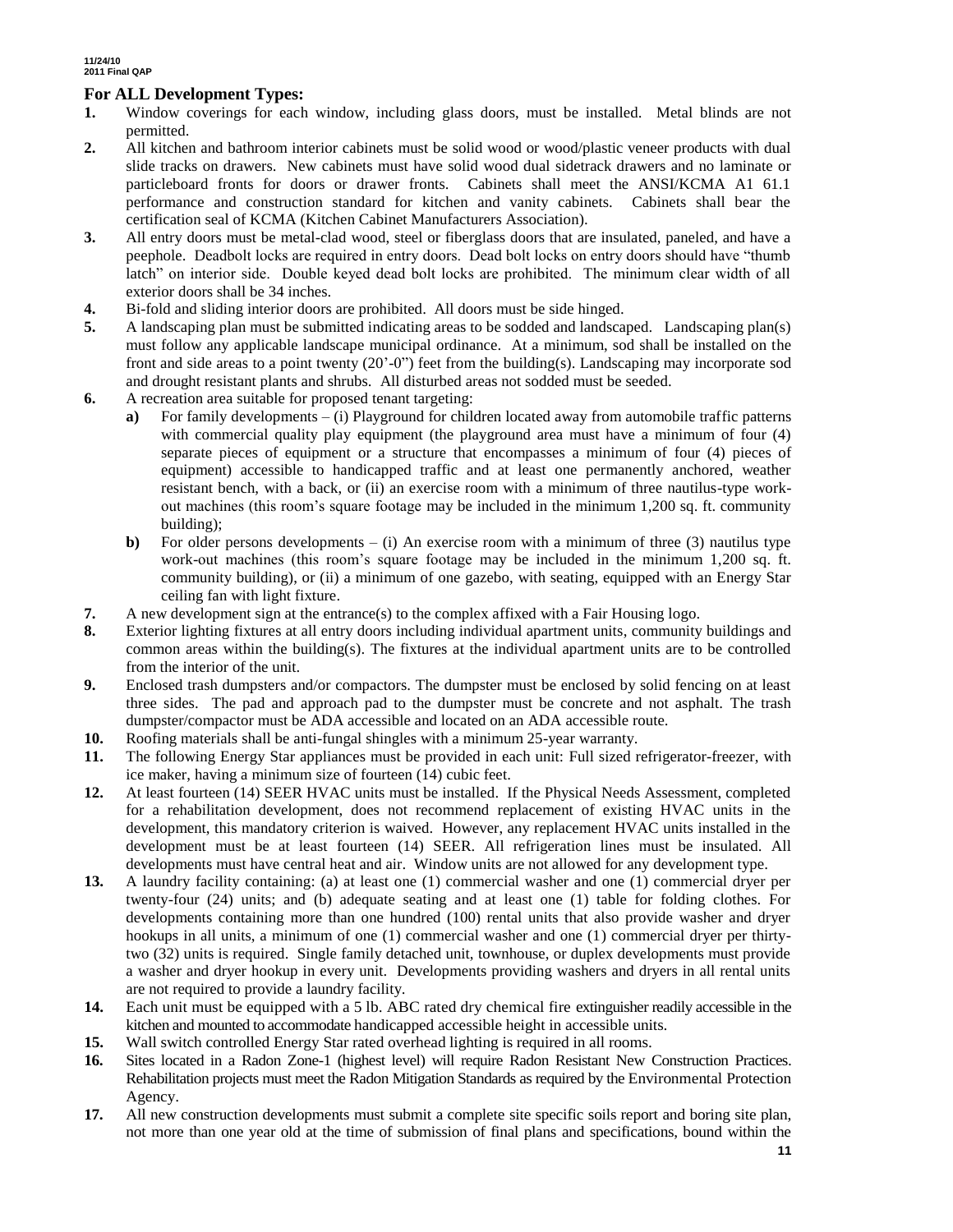project specifications. Rehabilitation projects adding any new building foundations must submit a foundation specific soils report. The soils report and boring site plan must reflect the results of laboratory tests conducted on a minimum of one (1) soil boring per planned building location and a minimum total of two (2) soil borings at the planned paved areas of the development. A registered professional engineer or a certified testing agency with a current license to practice in the State of South Carolina must prepare the report. Rehabilitation projects adding any new building foundations must also submit a foundation specific soils report and boring site plan as stated above.

- **18.** Metal flashing or 20 mil polyethylene when used in conjunction with a self- adhering polyethylene laminate flashing, must be installed above all exterior door and window units.
- **19.** Mailboxes, playground and all exterior project amenities must be ADA accessible.
- **20.** Exterior wall insulation must have an overall R-11 minimum for the entire wall assembly and roof or attic insulation must have an R-30 rating minimum.
- **21.** Tub/shower units must have minimum dimensions of 30-inch width by 60-inch length and be equipped with anti-scald valves. All shower units without a tub must have minimum dimensions of 30-inch width by 48-inch length (ADA approved shower). All tubs in designated handicap accessible units must come complete with "factory- installed grab bars".
- **22.** Mirror length must extend to top of vanity backsplash with top of mirror a minimum of 6'-0" above finish floor. Framed decorative mirrors or medicine cabinets with mirrors are allowed with a minimum size of  $14$ " x 24" and must be hung with the top of mirror a minimum of 6'-0" above finish floor. Vanity cabinets or a medicine cabinet shall be provided in all units. All cabinets in designated handicap accessible units must be installed at ADA mounting heights.
- **23.** Water heaters must be placed in drain pans with drain piping plumbed to the outside.
- **24.** Pipe all Temperature & Pressure (T&P) relief valve discharges direct to exterior of building and elbow down to spill at 6" above finish grade.
- **25.** Exterior shutters (new not recycled) are required on all 100% vinyl siding buildings. Only existing rehabilitation developments may have 100% vinyl building exteriors.
- **26.** Roof gable vents must be made of aluminum or vinyl materials.
- **27.** All attics must be vented.
- **28.** Carpet and Resilient flooring materials must meet minimum FHA standards.
- **29.** A minimum of two hard-wired battery back-up smoke detectors are required per unit.
- **30.** Pre-finished fascia and soffits must be vinyl covered, aluminum and/or perforated cementitious panels with vents.
- **31.** Gutter and downspout systems complete with splash blocks will be supplied surrounding all residential buildings.
- **32.** At a minimum, all developments must meet the 2006 International Energy Conservation Code.

# **For ALL New Construction Developments:**

- **1.** All units must be equipped with an Energy Star rated dishwasher and an Energy Star rated hot water heater with an energy factor of 0.62 for gas or 0.93 for electric and will have manufacturer's data sheet submitted with plans.
- **2.** All units must have Energy Star rated windows and will have manufacturer's data sheet submitted with plans.
- **3.** All units must have an Energy Star rated HVAC system and will have manufacturer's data sheet submitted with plans.
- **4.** Lighting must be in all common area corridors, stairwells, and the community room. Interior light fixtures to be fitted with Energy Star light bulbs.
- **5.** Low flow water saving features must be used- low flow showerheads, low flow kitchen and bathroom faucets, and low flow toilets and will have manufacturer's data sheet submitted with plans.
- **6.** Washer/dryer hookups in all units.
- **7.** A minimum 1200 square foot community building. Entire facility must be ADA compliant. The square footage counted towards this total may include a leasing office, an equipped exercise room, and an equipped computer center. Laundry rooms and storage/maintenance rooms will not be counted as part of the 1200 square foot minimum. For developments proposing the second phase of a previously completed contiguous tax credit development, the requirement for an additional 1200 square foot community building is waived. However, it is required that laundry facilities be provided to the new phase and must be constructed on the site of the proposed phase. The mandatory laundry facility requirements under Section V. Mandatory Design Criteria, item 14 must be met.
- **8.** All units pre-wired for cable television hook-ups in the living room and one (1) per bedroom.
- **9.** Units with three (3) or more bedrooms must have a minimum of two (2) full bathrooms.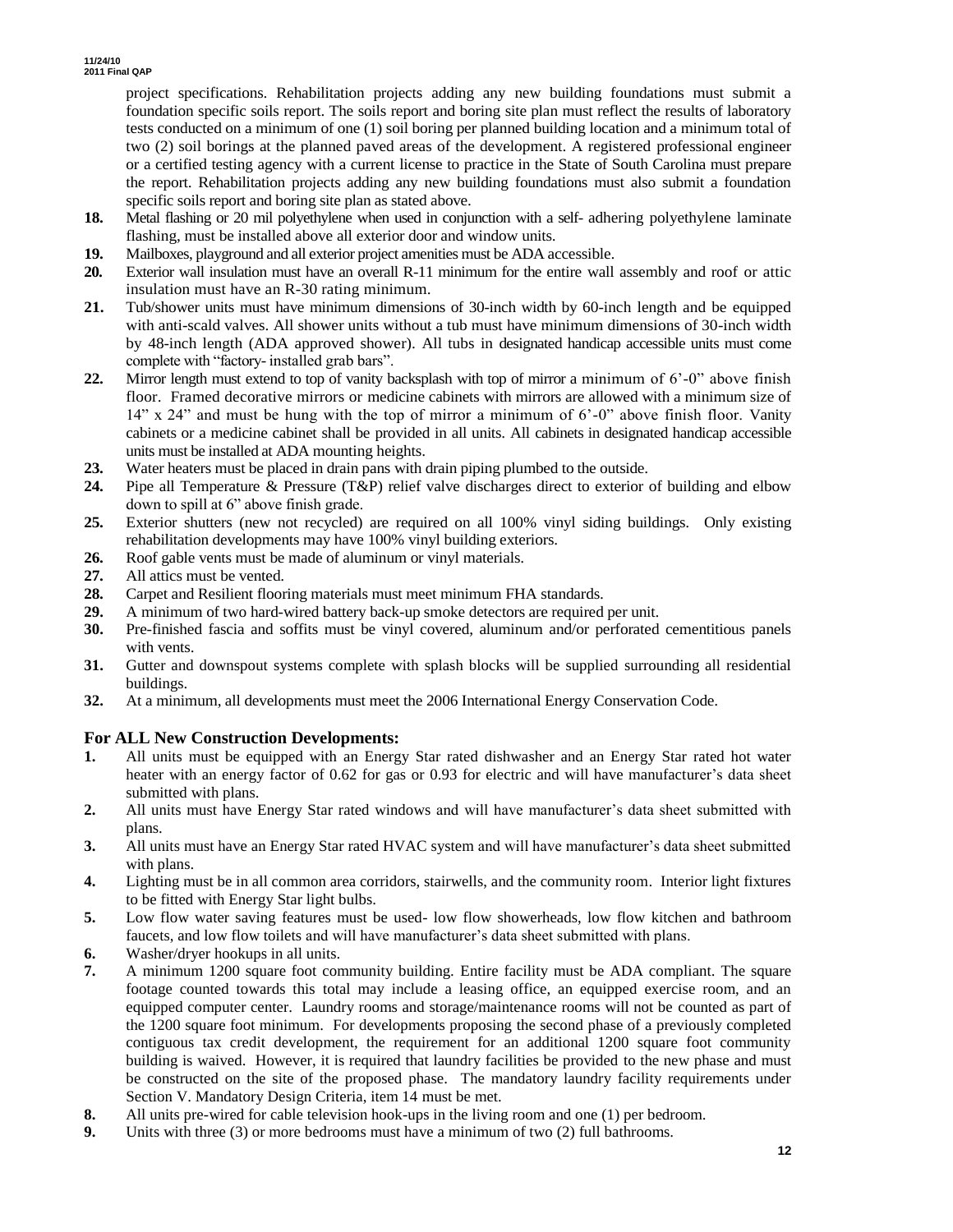- **10.** The minimum bedroom size for the primary bedroom in each unit must be at least 168 square feet. All other bedrooms must be a minimum 120 square feet. The minimum bedroom square footage excludes the closet space.
- **11.** All older persons (55+ years) and elderly developments will be one-story structures, or if greater than one story, all stories will be accessible by elevators.
- **12.** All sidewalks and walkways shall be a minimum of 36" in width and made of concrete and shall provide access to all parking spaces, front entryway doors, common amenities and driveways and shall be ADA compliant.
- **13.** Sliding glass doors are prohibited.
- **14.** Water closets must be centered, at a minimum, 18 inches from sidewalls or vanity/lavatories.
- **15.** Public use stairway components, such as stringers, treads, and risers must be constructed from steel or concrete. Handrails and pickets must be constructed from steel or aluminum.
- **16.** Patio and porch/balcony components used as part of the building shall have concrete slabs or decks and must be constructed so that no wood is exposed. Concealment shall be with materials such as aluminum or vinyl siding or cementitious materials. Structural wood columns shall be at a minimum 6" x 6" pressure treated columns concealed as noted above with properly sized fiberglass, high density urethane or aluminum columns. Decorative rails and/or guard rail systems used at porches and patios shall be code compliant systems of vinyl, fiberglass or metal. Wood railings are not allowed.
- **17.** Wall Framing: Sound proofing or sound batt insulation is required between the stud framing in party walls. A sound rating of STC 54 is required.
- **18.** Fluorescent lighting is required in the kitchen.

# **For ALL Single Family, Townhouse, and Duplex Developments:**

- **1.** All detached single family homes must contain a minimum of three (3) bedrooms and two (2) full bathrooms.
- **2.** All townhouses must contain a minimum of two (2) bedrooms and one and one-half bathrooms. At a minimum, a half bathroom must be located on the first floor.
- **3.** All duplexes must contain a minimum of two (2) bedrooms and one and one-half bathrooms.
- **4.** Developments must have concrete driveways, curbing at street and front entry walkways.
- **5.** Developments must have a washer and dryer hookup in each unit.

# **For ALL Rehabilitation Developments:**

Any of the following mandatory items (not to include repainting of the entire unit) replaced on or after January 1, 2006 are not required to be replaced as part of the rehabilitation.

- **1.** Replace and install new flooring in each unit. At a minimum, tile must be VCT or better.
- **2.** Entire unit (all rooms and ceilings) must be repainted.
- **3.** New bathroom fixtures must be installed to include the following:
	- **a)** New tub and new shower, re-glazing not allowed. Three piece surround insert is acceptable. All caulking must be replaced.
	- **b)** Replace sink, vanity and plumbing fixtures with new. Vanity to include, at a minimum, a pull out drawer and/or storage area.
	- **c)** New toilet.
	- **d)** Install new re-circulating exhaust fan.
	- **e)** Install new water supply valves.
- **4.** New kitchen fixtures must be installed to include the following:
	- **a)** Dual track sliding drawers.
	- **b)** New double sink and plumbing fixtures.
	- **c)** New stove with re-circulating exhaust fan.
	- **d)** New Energy Star rated refrigerator, with ice maker that is a minimum of 14 cubic feet.
	- **e)** Install new water supply valves.
- **5.** All entry doors must be steel or fiberglass doors that are insulated, paneled, and have a peephole.
- **6.** New Energy Star hot water heaters with an energy factor greater than 0.61.
- **7.** Replace all windows with insulated, double pane glass in either vinyl or aluminum framing.
- **8.** All units wired for high speed (broadband) Internet hook-up with at least one (1) centrally located connection port or wireless computer network. All wires to be hidden.
- **9.** Units with existing washer/dryer connections must replace and install new water supply fixtures and valves.
- **10.** All older persons (55+ years) and elderly acquisition/rehabilitation developments may have more than one-story, provided that existing elevators, receiving regular maintenance, are in good working condition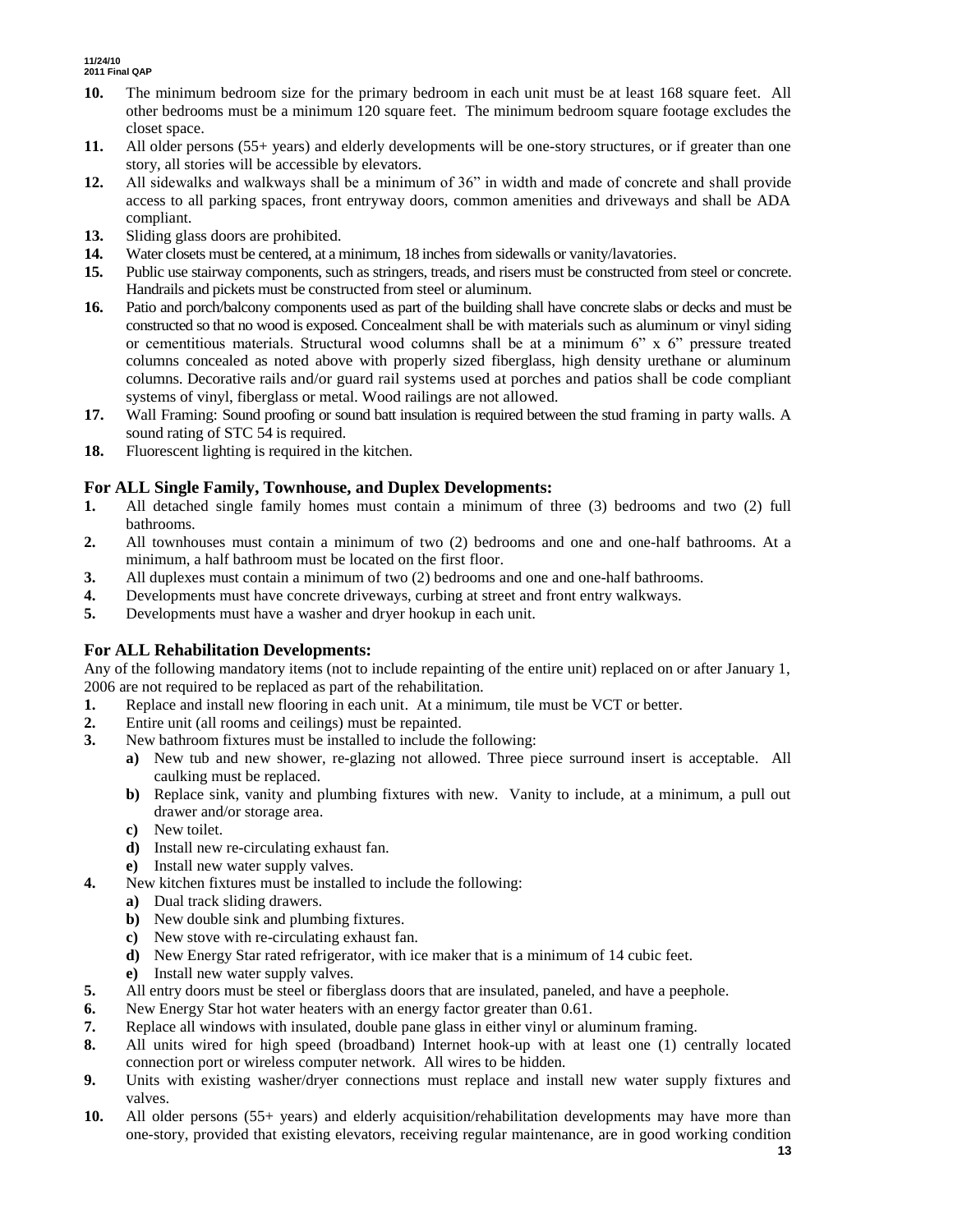as of the Tier Two Application submittal date and service all upper level rental units. Those developments without existing elevators will be required to install elevators.

- **11.** Window blinds and exterior window screens to be replaced if damaged or missing.
- **12.** Replace all damaged and worn interior doors, jams, frames, and hardware.

## **For ALL Adaptive Reuse Developments:**

The definition of "adaptive reuse" is the conversion of an existing non-residential building(s) into a residential building(s). The architect must certify on **Exhibit G** that the development will meet the following requirements:

- **1.** A minimum of fifty percent (50%) of the square footage of each existing building(s) must be converted to residential use; and
- **2.** If additional buildings/units are constructed to provide additional space, the total square footage of the previously existing building(s) must constitute a minimum of fifty percent (50%) of the total square footage of the entire development.

# **VI. ADMINISTRATION OF THE QUALIFIED ALLOCATION PLAN**

The Authority reserves the right to resolve all conflicts, inconsistencies, or ambiguities, if any, in the QAP or that arise in administering, operating, or managing the reservation and/or allocation of the LIHTC Program. The Authority, at its sole discretion, reserves the right to allocate housing tax credits in a manner not in accordance with this QAP. At such time, or either a reasonable time thereafter, the Authority shall, as required by Section  $42(m)(1)(A)(iv)$  of the Code, provide a written explanation to the general public of its reasons for making such allocation. The Authority further reserves the right, at its sole discretion, to modify or waive, on a case-by-case basis, any provision of this QAP or the LIHTC Manual that is not required by the Code. In any case where compliance with the QAP or LIHTC manual produces unusual hardship or difficulty and the Code or regulations do not require the provision, the application of such provision may be waived in the Authority's sole discretion upon a showing of substantial need and any other evidence as requested by the Authority.

The Authority reserves the right to withhold the issuance of a Form 8609 for any development or building that is determined at the Authority's sole discretion **not to have been constructed in accordance with the representations** contained in the development descriptions and certified to in **Exhibit G** by the architect.

The QAP and LIHTC Manual are intended to provide sufficient information to prospective LIHTC applicants. However, due to the complexity of the program and the housing development process in general, not every potential circumstance is covered in the QAP or LIHTC Manual. The Authority will interpret the policies and guidelines contained in the QAP and LIHTC Manual upon review of an application for tax credits, and may accept or reject an application based on its interpretation. Applicants are strongly encouraged to seek guidance from Authority staff regarding any situation not explicitly addressed in the QAP or LIHTC Manual prior to submitting a Tier One or Tier Two application. However, the Authority reserves all rights in processing the applications. The applicants are solely responsible for the contents of their applications and cannot rely on any representation by Authority staff.

By submitting an application to the Authority, the applicant waives, hold harmless, and releases any claim or cause of action against the Authority or its staff related to or arising under the processing or scoring of any application or for the award of any tax credits under this program, and further the applicant covenants not to sue the Authority or its staff related to or arising under the processing or scoring of any applications or for the award of any tax credits under this program. The applicant further agrees to indemnify the Authority for any claim or cause of action brought against the Authority related to or arising under the applicant's Tier One or Tier Two application.

# **VII. RECONSIDERATION PROCESS**

Any applicant wishing to request a reconsideration of a scoring decision of the Authority of either the Tier One or Tier Two Tax Credit Application may do so in writing to be delivered to the attention of the Executive Director. Applicants may ONLY appeal applications in which they have an ownership interest. Requests must be sent via hand delivery, overnight courier, or facsimile. An e-mail courtesy copy is appreciated, but does not constitute a timely request for reconsideration. Reconsideration requests must be received by the Authority by 5:00 p.m. (EST) within three (3) business days of the date of the posting of the point scores for the Tier One and/or Tier Two applications on the Authority's website. Determination letter(s) regarding point scores will be